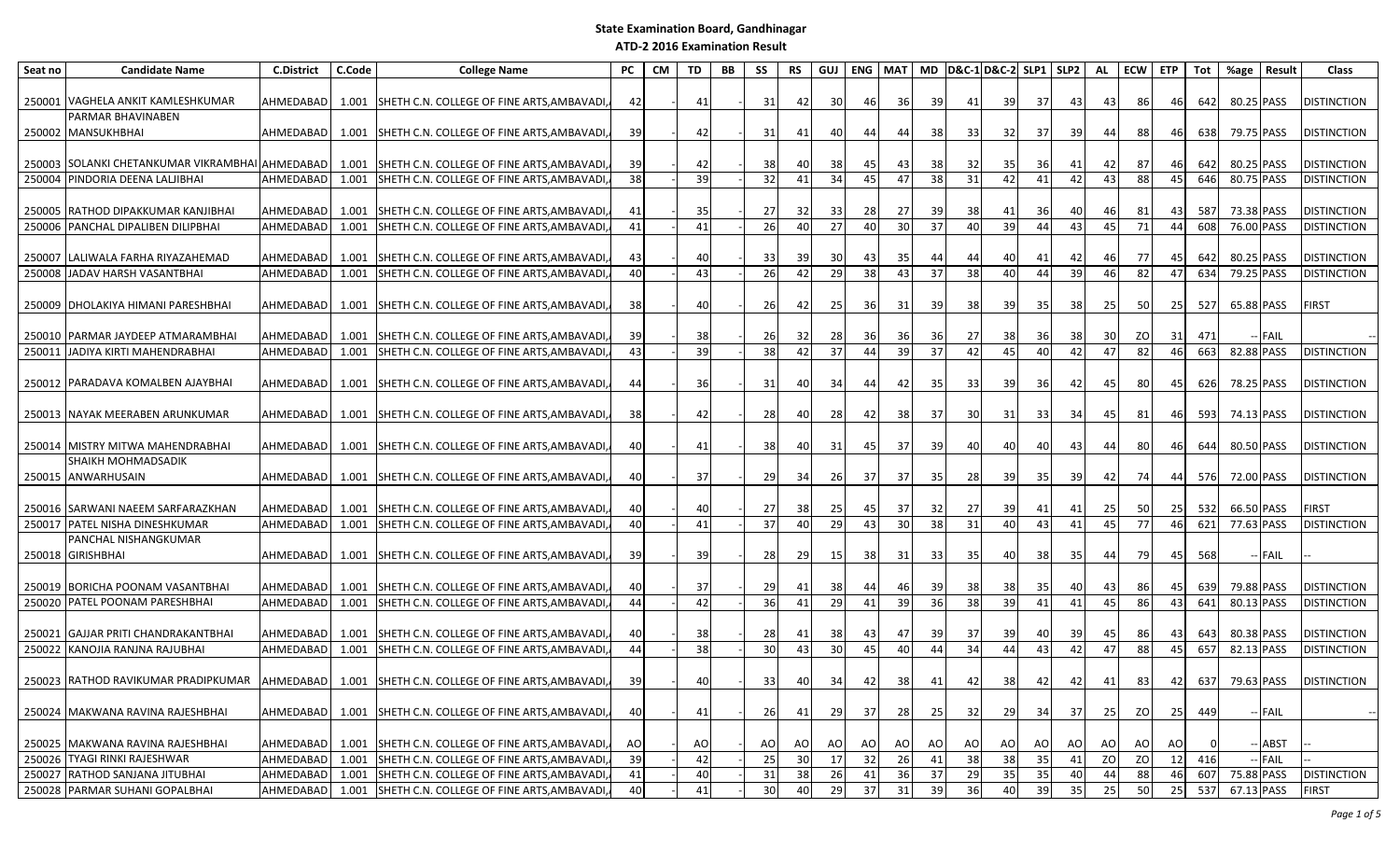| Seat no | <b>Candidate Name</b>                             | <b>C.District</b> | C.Code | <b>College Name</b>                              | <b>PC</b> | CM | TD | <b>BB</b>       | SS    | <b>RS</b> | GUJ  | <b>ENG</b> | <b>MAT</b> |     | MD D&C-1 D&C-2 SLP1 SLP2 |                 |                 |                 | AL | <b>ECW</b> | <b>ETP</b>      | Tot | %age       | Result  | Class              |
|---------|---------------------------------------------------|-------------------|--------|--------------------------------------------------|-----------|----|----|-----------------|-------|-----------|------|------------|------------|-----|--------------------------|-----------------|-----------------|-----------------|----|------------|-----------------|-----|------------|---------|--------------------|
|         | 250029 PARMAR TRUSHIKA BHANUBHAI                  | AHMEDABAD         |        | 1.001 SHETH C.N. COLLEGE OF FINE ARTS, AMBAVADI, | 42        |    | 37 |                 | 32    | 36        | 30   | 39         | 39         | 38  | 32                       | 40              | 36              | 42              | 40 | 75         | 35 <sup>1</sup> | 593 | 74.13 PASS |         | <b>DISTINCTION</b> |
|         | 250030 SHAH VAIDEHI ASHOKKUMAR                    | AHMEDABAD         | 1.001  | SHETH C.N. COLLEGE OF FINE ARTS, AMBAVADI,       | 39        |    | 39 |                 | 31    | 40        | 35   | 41         | 44         | 43  | 37                       | 39              | 43              | 40              | 45 | 80         | 45              | 641 | 80.13 PASS |         | <b>DISTINCTION</b> |
|         | 250031 RATHOD AJAYKUMAR PRAVINSINH                | MAHISAGAR         |        | 12.014 RASTRIYA KALA MAHAVIDHYALAY , BALASINOR,  |           | 32 |    | 35              | 30 I  | -34       | 25   | 34 I       | 39         | 34  | 25                       | 32              | 35              | 34              | 42 | 84         | 42              | 557 | 69.63 PASS |         | FIRST              |
|         | 250032 RATHOD ASMITABEN RAMESHBHAI                | MAHISAGAR         |        | 12.014 RASTRIYA KALA MAHAVIDHYALAY , BALASINOR   |           | 32 |    | 40              | 29    | 31        | 26   | 33         | 44         | 32  | 30                       | 30              | 38              | 33              | 43 | 85         | 441             | 570 | 71.25 PASS |         | <b>DISTINCTION</b> |
|         | 250033 CHAVDA BHARATBHAI BHEMABHAI                | MAHISAGAR         |        | 12.014 RASTRIYA KALA MAHAVIDHYALAY , BALASINOR   |           | AO |    | AO.             | AO    | AO        | AO I | AO I       | AO I       | AO  | AO                       | AO              | AO I            | AO              | 43 | 84         | 421             | 169 |            | -- FAIL |                    |
|         | BARIA DHARMENDRASINH<br>250034 HIMMATSINH         | MAHISAGAR         |        | 12.014 RASTRIYA KALA MAHAVIDHYALAY , BALASINOR,  |           | 31 |    | 39 <sub>l</sub> | 30    | 27        | 26   | 28         | 42         | 34  | 28                       | 29              | 38              | 32              | 44 | 82         | 43              | 553 | 69.13 PASS |         | <b>FIRST</b>       |
|         | 250035 PARMAR DIPIKABEN VINODCHANDRA MAHISAGAR    |                   |        | 12.014 RASTRIYA KALA MAHAVIDHYALAY , BALASINOR,  |           | 36 |    | 40              | -39   | -39       | 36   | 35         | 45         | 30  | 27                       | <b>29</b>       | 34              | -331            | 43 | 85         | 44              | 595 | 74.38 PASS |         | <b>DISTINCTION</b> |
|         | 250036 CHAVDA GANPATBHAI ABHABHAI                 | MAHISAGAR         |        | 12.014 RASTRIYA KALA MAHAVIDHYALAY , BALASINOR,  |           | AO |    | AO.             | AO    | AO        | AO   | AO.        | AO.        | AO  | AO                       | AO              | AO I            | AO              | 43 | 85         | 431             | 171 |            | -- FAIL |                    |
|         | 250037   MAKWANA HITESHKUMAR MANILAL              | MAHISAGAR         |        | 12.014 RASTRIYA KALA MAHAVIDHYALAY , BALASINOR,  |           | 38 |    | 38              | -37 I | 40        | 31   | 381        | 41         | 32  | 31                       | 31 I            | -34 I           | 35              | 44 | 841        | 44 I            | 598 | 74.75 PASS |         | <b>DISTINCTION</b> |
|         | 250038 RATHOD HITESHKUMAR DAHYANHAI               | MAHISAGAR         |        | 12.014 RASTRIYA KALA MAHAVIDHYALAY ,BALASINOR,   |           | 32 |    | 38              | 30    | 34        | 26   | 34         | 43         | 36  | 32                       | 29              | -37 I           | 33              | 41 | 82         | 431             | 570 | 71.25 PASS |         | <b>DISTINCTION</b> |
|         | 250039 VISANDASANI MADHURI PARMANAND MAHISAGAR    |                   |        | 12.014 RASTRIYA KALA MAHAVIDHYALAY , BALASINOR,  |           | 34 |    | 35              | 30 I  | 36 I      | 26   | 39         | 44         | 38  | 35                       | <b>29</b>       | 37              | 32              | 45 | 84         | 40              | 584 | 73.00 PASS |         | <b>DISTINCTION</b> |
|         | 250040 RATHOD NAUTANBEN JSHAVANTBHAI              | <b>MAHISAGAR</b>  |        | 12.014 RASTRIYA KALA MAHAVIDHYALAY , BALASINOR,  |           | 33 |    | 35              | 35    | 36        | 29   | 39         | 42         | 38  | 29                       | 31              | 33              | 34              | 44 | 85         | 42              | 585 | 73.13 PASS |         | <b>DISTINCTION</b> |
| 250041  | <b>THAKOR PARASBEN SOMSINH</b>                    | <b>MAHISAGAR</b>  |        | 12.014 RASTRIYA KALA MAHAVIDHYALAY , BALASINOR,  |           | 32 |    | 36              | 37    | 40        | 38   | 45         | 45         | 34  | $\overline{32}$          | 32              | 39              | 34              | 42 | 86         | 44              | 616 | 77.00 PASS |         | <b>DISTINCTION</b> |
|         | RATHOD PRADIPKUMAR<br>250042 MANGALBHAI           | MAHISAGAR         |        | 12.014   RASTRIYA KALA MAHAVIDHYALAY , BALASINOR |           | 30 |    | 32 <sub>l</sub> | 28    | -331      | 28   | -31        | 41         | 32  | 26                       | 34              | 36 I            | 34              | 44 | 85         | 44              | 558 | 69.75 PASS |         | FIRST              |
| 250043  | THAKOR RANJITSINH KALABHAI                        | <b>MAHISAGAR</b>  |        | 12.014 RASTRIYA KALA MAHAVIDHYALAY , BALASINOR,  |           | 35 |    | 38              | 31    | 36        | 32   | 33         | 42         | 31  | 27                       | $\overline{27}$ | 35              | 34              | 42 | 82         | 44              | 569 | 71.13 PASS |         | <b>DISTINCTION</b> |
|         | 250044 ZALA SAROJBEN DARBARSINH                   | MAHISAGAR         |        | 12.014 RASTRIYA KALA MAHAVIDHYALAY , BALASINOR,  |           | 30 |    | 35              | 34    | 35        | 25   | 37         | 35         | 31  | 30                       | 27              | 38 <sup>l</sup> | 36              | 45 | 82         | 44              | 564 | 70.50 PASS |         | <b>DISTINCTION</b> |
|         | 250045 GOSWAMI SHILPA SURESHBHARTHI               | <b>MAHISAGAR</b>  |        | 12.014 RASTRIYA KALA MAHAVIDHYALAY , BALASINOR,  |           | 42 |    | 40              | 37    | - 39      | 38   |            | 45         | 41  | 43                       | 45              | 41              | 41              | 43 | 85         | 41              | 666 | 83.25 PASS |         | <b>DISTINCTION</b> |
|         | 250046 PATEL SWATIBEN ZIKUBHAI                    | <b>MAHISAGAR</b>  |        | 12.014 RASTRIYA KALA MAHAVIDHYALAY , BALASINOR,  |           | 38 |    | 39              | 36    | 33        | 25   | 39         | 35         | 39  | 42                       | 45              | 45              | 40              | 44 | 82         | 44              | 626 | 78.25 PASS |         | <b>DISTINCTION</b> |
|         | 250047 RATHOD URMILABEN RAMESHBHAI                | MAHISAGAR         |        | 12.014 RASTRIYA KALA MAHAVIDHYALAY , BALASINOR,  |           | 33 |    | <b>36</b>       | 32    | 36 I      | 29   | 36 I       | 44         | 32  | 28                       | 27              | -37 I           | -30 I           | 43 | 85         | 441             | 572 | 71.50 PASS |         | <b>DISTINCTION</b> |
|         | 250048   PATEL DHARMESHKUMAR SOMABHAI   MAHISAGAR |                   |        | 15.001 PANCHMAHAL ARTS TEACHER TRAINING COLLE    |           | 37 |    | 35 <sub>l</sub> | 38    | 35        | 34   | 40         | 45         | 31  | 34                       | 33              | 40              | 35              | 43 | 861        | 44 I            | 610 | 76.25 PASS |         | <b>DISTINCTION</b> |
|         | 250049 KHANT JOYOTSANABEN NARVATBHAI              | MAHISAGAR         |        | 15.001   PANCHMAHAL ARTS TEACHER TRAINING COLLE  |           | 44 |    | 44              | 33    | 40        | 28   | 38         | 45         | 32  | 38                       | 34              | 42              | 32 <sub>l</sub> | 44 | 89         | 45              | 628 | 78.50 PASS |         | <b>DISTINCTION</b> |
|         | 250050 JOSHI MILANKUMAR HASMUKHLAL                | <b>MAHISAGAR</b>  |        | 15.001 PANCHMAHAL ARTS TEACHER TRAINING COLLE    |           | 32 |    | 30 <sup>l</sup> | 40    | 39        | 34   | 44         | 45         | -36 | 31                       | 32              | 41              | 34              | 43 | 81         | 441             | 606 | 75.75 PASS |         | <b>DISTINCTION</b> |
|         | 250051 BARIA NILESHKUMAR SHAMJIBHAI               | MAHISAGAR         |        | 15.001 PANCHMAHAL ARTS TEACHER TRAINING COLLE    |           | 33 |    | 31              | 26    | 33        | 28   | 27         | 41         | 36  | 32                       | 33              | 42              | 38              | 41 | 85         | 43              | 569 | 71.13 PASS |         | <b>DISTINCTION</b> |
|         | 250052 SHARMA PAYALBEN MAHESHBHAI                 | MAHISAGAR         |        | 15.001 PANCHMAHAL ARTS TEACHER TRAINING COLLE    |           | 34 |    | 30              | 37 I  | -37 I     | 37   | 42         | 45         | 36  | 39                       | 42              | 43              | 43              | 45 | 85         | 42              | 637 | 79.63 PASS |         | <b>DISTINCTION</b> |
|         | 250053 RATHVA PRAVINBHAI SHANABHAI                | MAHISAGAR         |        | 15.001 PANCHMAHAL ARTS TEACHER TRAINING COLLE    |           | 40 |    | 35 <sub>l</sub> | 37    | 38        | 32   | 33         | 40         | 33  | 41                       | 39              | 45              | 40              | 44 | 88         | 45              | 630 | 78.75 PASS |         | <b>DISTINCTION</b> |
|         | TRIVEDI RAHULKUMAR<br>250054 PRAVINCHANDRA        | MAHISAGAR         |        | 15.001 PANCHMAHAL ARTS TEACHER TRAINING COLLE    |           | 37 |    | 36              | -34 I | 35        | 27   | 401        | 45         | 33  | 30                       | 32              | 44              | 38              | 44 | 831        | 43              | 601 | 75.13 PASS |         | <b>DISTINCTION</b> |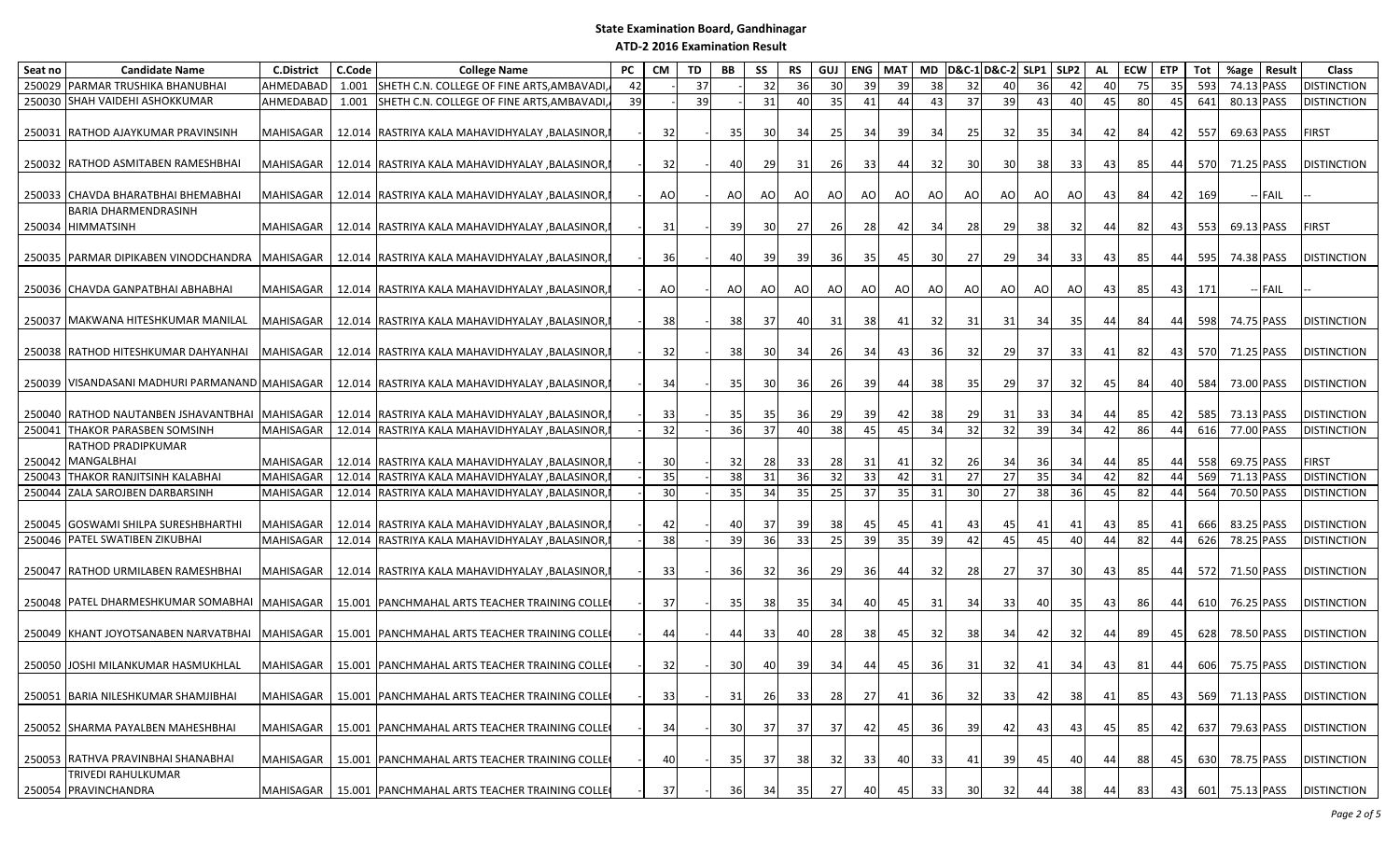| Seat no | <b>Candidate Name</b>                        | <b>C.District</b> | C.Code | <b>College Name</b>                              | PC | <b>CM</b> | TD | <b>BB</b> | SS          | <b>RS</b> |           | GUJ ENG   MAT |         |           | MD D&C-1D&C-2 SLP1 SLP2 |           |      |       | AL  | <b>ECW</b>      | <b>ETP</b> | Tot | %age           | Result      | Class                         |
|---------|----------------------------------------------|-------------------|--------|--------------------------------------------------|----|-----------|----|-----------|-------------|-----------|-----------|---------------|---------|-----------|-------------------------|-----------|------|-------|-----|-----------------|------------|-----|----------------|-------------|-------------------------------|
|         | 250055 PATEL RIDDHIBEN NARENDRAKUMAR         | MAHISAGAR         |        | 15.001 PANCHMAHAL ARTS TEACHER TRAINING COLLE    |    | 43        |    | 43        | 41          | 42        | 42        | 45            | 47      | 39        | 36                      | 42        | 42   | 38    | 45  | 89              | 44         | 678 | 84.75 PASS     |             | <b>DISTINCTION</b>            |
|         | 250056 PATEL ROHITKUMAR DHIRAJBHAI           | MAHISAGAR         |        | 15.001 PANCHMAHAL ARTS TEACHER TRAINING COLLE    |    | AO        |    | AO        | AO          | AO        | AO        | AO            | AO      | AO.       | AO                      | AO        | AO   | AO    | 42  | 88              | 41         | 171 |                | -- FAIL     |                               |
|         | 250057 PARMAR SMITABEN VINODCHANDRA          | MAHISAGAR         |        | 15.001   PANCHMAHAL ARTS TEACHER TRAINING COLLE  |    | 38        |    | 30        | 41          | 37        | 31        | 41            | 43      | 38        | 32                      | 29        | 38   | 36    | 43  | 85              | 431        | 605 | 75.63 PASS     |             | <b>DISTINCTION</b>            |
|         | 250058 RATHVA SUBHASHBHAI VARSANBHAI         | MAHISAGAR         |        | 15.001   PANCHMAHAL ARTS TEACHER TRAINING COLLE  |    | 39        |    | 35        | -35         | 35 I      | <b>29</b> | 38            | 43      | 37        | 36                      | 34        | 44   | 34    | 42  | 86              | -431       | 610 | 76.25 PASS     |             | <b>DISTINCTION</b>            |
|         | 250059   MAKWANA VIJAYKUMAR KALIDAS          | MAHISAGAR         |        | 15.001   PANCHMAHAL ARTS TEACHER TRAINING COLLE  |    | 42        |    | 31        | 41          | -351      | 33        | -39           | 46      | 34        | 36                      | <b>36</b> | 42   | -37 I | 45  | 84              | 41         | 622 | 77.75 PASS     |             | <b>DISTINCTION</b>            |
|         | 250060 KABRI ADNAN MOHAMMADHANIF             | MAHISAGAR         |        | 15.011   SARVODAY ARTS TEACHER TRAINING COLLEGE, |    | 37        |    | 32        | -39         | <b>36</b> | 35        | 41            | 44      | 33        | 29                      | 30        | 41   | 35    | -44 | 93              | -45        | 614 | 76.75 PASS     |             | <b>DISTINCTION</b>            |
|         | 250061 AMALIYAR ASHWINNHAI KOHYABHAI         | MAHISAGAR         |        | 15.011 SARVODAY ARTS TEACHER TRAINING COLLEGE,   |    | 36        |    | 33        | 38          | 35        | 35        | 40            | 47      | 37        | 27                      | 30        | 39 I | -35   | 43  | 92              | -441       | 611 | 76.38 PASS     |             | <b>DISTINCTION</b>            |
|         | RATHOD DHARMENDRASINH<br>250062 MAHENDRASINH | MAHISAGAR         |        | 15.011 SARVODAY ARTS TEACHER TRAINING COLLEGE,   |    | 38        |    | 35        | 39 <b>J</b> | 34        | -371      | -351          | 43      | <b>36</b> | 33                      | 28        | 331  | 33    | 43  | 93              | -441       | 604 | 75.50 PASS     |             | <b>DISTINCTION</b>            |
|         | MAKWANA HEMANTBHAI<br>250063 ARVINDBHAI      | MAHISAGAR         |        | 15.011 SARVODAY ARTS TEACHER TRAINING COLLEGE,   |    | 36        |    | 30        | 27          |           | 29 21**   | 33            | 41      | 37        | 28                      | 28        | 35 I | -34   | 41  | 89              | 42         | 551 | 68.88 PASS     |             |                               |
|         | 250064 KATARA JAGRUTIBEN MAHESHBHAI          | MAHISAGAR         |        | 15.011 SARVODAY ARTS TEACHER TRAINING COLLEGE,   |    | 38        |    | 32        | 39 <b>J</b> | 33        | 35        | 40            | 42      | 37        | 31                      | 29        | 32   | -34   | 43  | 92              | -44        | 601 | 75.13 PASS     |             | <b>DISTINCTION</b>            |
| 250065  | BARIA JASPALSINH RAJENDRASINH                | MAHISAGAR         |        | 15.011 SARVODAY ARTS TEACHER TRAINING COLLEGE,   |    | 36        |    | 38        | -29         | 31        | 29        | 37 I          | 42      | 36        | 35                      | 29        | 35   | 35    | 43  | 93              |            | 592 | 74.00 PASS     |             | <b>DISTINCTION</b>            |
| 250066  | <b>BARIA KANUSINH JASVANTSINH</b>            | <b>MAHISAGAR</b>  | 15.011 | SARVODAY ARTS TEACHER TRAINING COLLEGE           |    | 42        |    | 35        | 32          | 37        | 31        | 42            | 40      | 38        | 32                      | 30        | 33   | 34    | 44  | 93              | 43         | 606 | 75.75 PASS     |             | <b>DISTINCTION</b>            |
| 250067  | <b>BARJOD KARTIK MUKESHBHAI</b>              | MAHISAGAR         | 15.011 | SARVODAY ARTS TEACHER TRAINING COLLEGE           |    | AO        |    | AO        | AO          | AO        | AO        | AO            | AO      | AO        | AO                      | AO        | AO   | AO    | 44  | 93              | 45         | 182 |                | <b>FAIL</b> |                               |
|         | 250068 PARGI MANISHABEN RERSINGBHAI          | MAHISAGAR         |        | 15.011 SARVODAY ARTS TEACHER TRAINING COLLEGE,   |    | AO        |    | AO        | AO          | AO        | AO        | AO            | AO      | AO        | AO                      | AO        | AO   | AO    | 43  | 91              | 43         | 177 |                | -- FAIL     |                               |
|         | 250069 AMALIYAR MEENABEN KOHYABHAI           | MAHISAGAR         |        | 15.011 SARVODAY ARTS TEACHER TRAINING COLLEGE,   |    | 32        |    | 31        | -33         | 35        | 25        | 31            | 42      | 35        | 27                      | 28        | 331  | 33    | 44  | 93              | 42         | 564 | 70.50 PASS     |             | <b>DISTINCTION</b>            |
|         | 250070 PARGI NITABEN MOTIBHAI                | MAHISAGAR         |        | 15.011 SARVODAY ARTS TEACHER TRAINING COLLEGE,   |    | 35        |    | 33        | 31          | 33        | 28        | 40            | 44      | 37        | 26                      | 30        | 32   | 36    | 44  | 92              | 44         | 585 | 73.13 PASS     |             | <b>DISTINCTION</b>            |
|         | 250071 BHAGORA REKHABEN PARVATSINH           | MAHISAGAR         |        | 15.011   SARVODAY ARTS TEACHER TRAINING COLLEGE  |    | 35        |    | 35        | 40          | 38        | 35        | 37 I          | 44      | 37        | 26                      | 31        | 38   | -321  | 43  | 91              | 44         | 606 | 75.75 PASS     |             | <b>DISTINCTION</b>            |
|         | 250072 AMALIYAR DIVYABEN RAMESHBHAI          | MAHISAGAR         |        | 15.011   SARVODAY ARTS TEACHER TRAINING COLLEGE, |    | -38       |    | 32        | -331        | 33        | <b>26</b> | -391          | 45      | 37        | 28                      | 30        | 34   | -34 I | xo  | XO              | xol        | 409 |                | <b>PASS</b> |                               |
|         | 250073 DHIMMAR AAYUSHI NARENDRABHAI          | NAVSARI           |        | 26.013 B.A.MEHTA KALAMAHAVIDHYALAYA,AMALSAD      |    | 35        | 45 |           | -331        | -39       | 27        |               | 33 21** | 39        | 34                      | 34        | 41   | 40    | 41  | 78              | 431        | 583 | 72.88 PASS     |             |                               |
|         | 250074 PATEL AJAYBHAI ARVINDBHAI             | <b>NAVSARI</b>    |        | 26.013 B.A.MEHTA KALAMAHAVIDHYALAYA, AMALSAD     |    | 30        | 42 |           | 31          | 40        | 26        | 42            | 32      | 36        | 30                      | 31        | 43   | 43    | 41  | 78              | 40         | 585 | 73.13 PASS     |             | <b>DISTINCTION</b>            |
|         | 250075 MACWAN ALVINA SAMUEL                  | <b>NAVSARI</b>    |        | 26.013 B.A.MEHTA KALAMAHAVIDHYALAYA, AMALSAD     |    | AO        | AO |           | AO          | AO        | <b>AO</b> | AO            | AO      | AO        | AO                      | AO        | AO   | AO    | AO  | AO              | AO         |     |                | <b>ABST</b> |                               |
|         | 250076 KOKNI ANJANABEN BHAGUBHAI             | NAVSARI           |        | 26.013 B.A.MEHTA KALAMAHAVIDHYALAYA, AMALSAD     |    | 45        | 39 |           | 34          | 41        | 27        | 40            | 26      | 41        | 33                      | 32        | 43   | 41    | 42  | 83              |            |     |                |             | 43 610 76.25 PASS DISTINCTION |
|         | 250077   PATEL ANKITABEN MAHESHBHAI          | <b>NAVSARI</b>    |        | 26.013 B.A.MEHTA KALAMAHAVIDHYALAYA, AMALSAD     |    | 41        | 36 |           | -35         | 43        | 32        | 42            | -35     | 38        | 32                      | 30        | 39   | 43    | 42  | 79              | 43         | 610 | 76.25 PASS     |             | <b>DISTINCTION</b>            |
|         | 250078 SONI DIVYESH NANUBHAI                 | <b>NAVSARI</b>    |        | 26.013 B.A.MEHTA KALAMAHAVIDHYALAYA, AMALSAD,    |    | 37        | 40 |           | 36          |           | 44 24**   | 44            | 29      | 42        | 39                      | 40        | 39   | 42    | 42  | 77              | 41         | 616 | 77.00 PASS     |             |                               |
|         | 250079 KENI HARDIKKUMAR ASHOKBHAI            | NAVSARI           |        | 26.013 B.A.MEHTA KALAMAHAVIDHYALAYA, AMALSAD,    |    | 42        | 41 |           | 35          | 37        | 29        | 43            | 31      | 38        | 40                      | 40        | 40   | 42    | 43  | 90 <sub>l</sub> | 44         | 635 | 79.38 PASS     |             | <b>DISTINCTION</b>            |
|         | 250080 PATEL ISHANKUMAR BALVANTBHAI          | NAVSARI           |        | 26.013 B.A.MEHTA KALAMAHAVIDHYALAYA, AMALSAD,    |    | 45        | 43 |           | 37          | 38        | 27        | 44            | 32      | 39        | 37                      | 44        | 45   | 42    | 43  | 92              | 44         |     | 652 81.50 PASS |             | <b>DISTINCTION</b>            |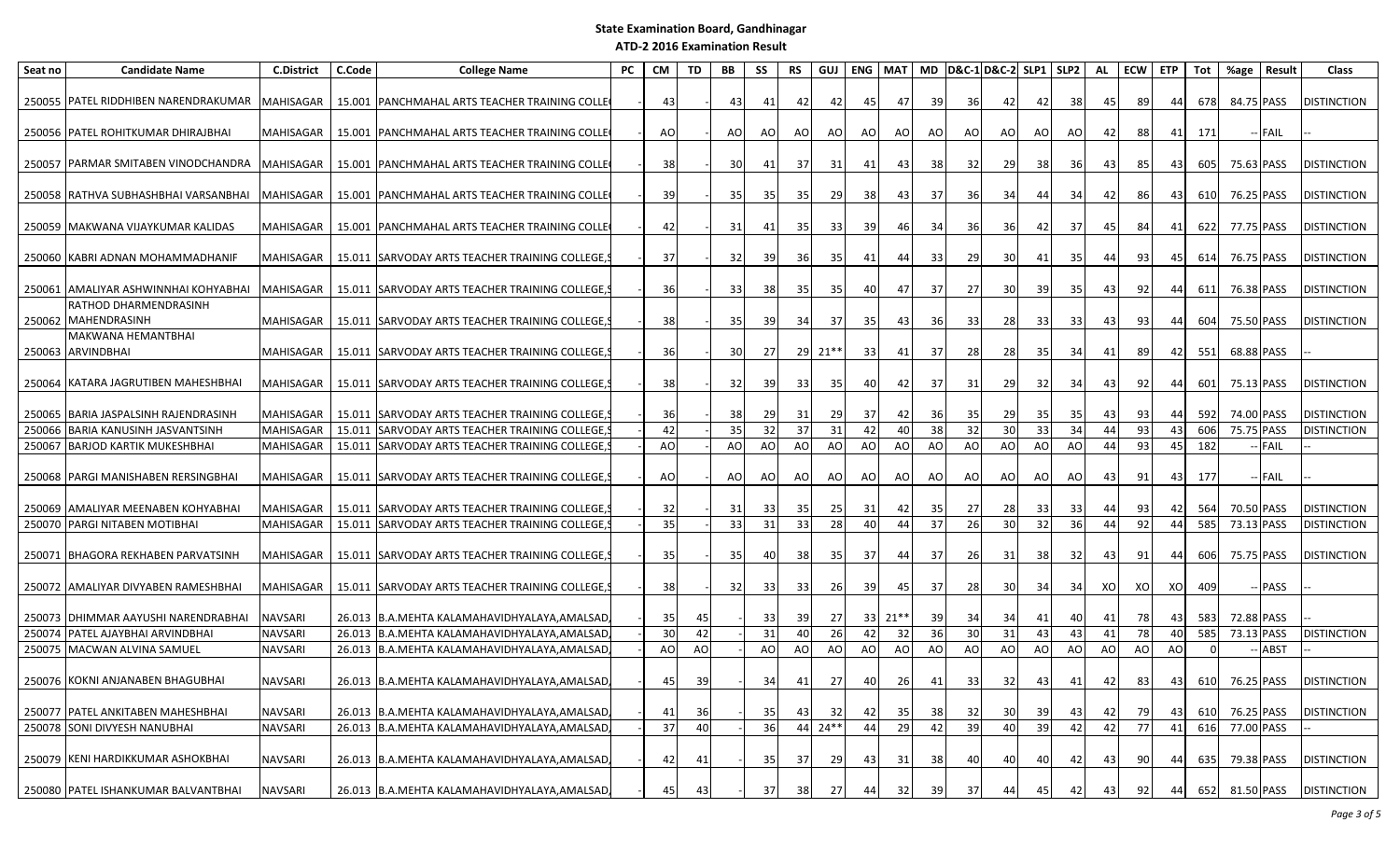| Seat no | <b>Candidate Name</b>                                                | <b>C.District</b> | C.Code | <b>College Name</b>                                                                                                       | PC              | <b>CM</b> | TD | BB | SS              | <b>RS</b> | GUJ       | ENG MAT  |          |                | MD D&C-1 D&C-2 SLP1 SLP2 |                |                |                                    | AL              | ECW ETP   |                 | Tot        | %age                     | Result  | <b>Class</b>                |
|---------|----------------------------------------------------------------------|-------------------|--------|---------------------------------------------------------------------------------------------------------------------------|-----------------|-----------|----|----|-----------------|-----------|-----------|----------|----------|----------------|--------------------------|----------------|----------------|------------------------------------|-----------------|-----------|-----------------|------------|--------------------------|---------|-----------------------------|
|         |                                                                      |                   |        |                                                                                                                           |                 |           |    |    |                 |           |           |          |          |                |                          |                |                |                                    |                 |           |                 |            |                          |         |                             |
| 250081  | PARMAR JAGRUTIBEN KANUBHAI                                           | <b>NAVSARI</b>    |        | 26.013 B.A.MEHTA KALAMAHAVIDHYALAYA, AMALSAD                                                                              |                 | 43        | 43 |    | 38              | 42        | 30        | 42       | 34       | -39            | -38                      | 37             | 45             | 43                                 | 44              | 89        | 431             | 650        | 81.25 PASS               |         | <b>DISTINCTION</b>          |
|         | 250082 LAD KHUSHBUBEN BALVANTRAI                                     | <b>NAVSARI</b>    |        | 26.013 B.A.MEHTA KALAMAHAVIDHYALAYA, AMALSAD                                                                              |                 | 44        | 37 |    | 36              | 41        | 30        | 42       | 27       | 37             | 42                       | 36             | 46             | 44                                 | 42              | 84        | 43              | 631        | 78.88 PASS               |         | <b>DISTINCTION</b>          |
|         | 250083 DESAI MALAYKUMAR RAJESHBHAI                                   | <b>NAVSARI</b>    |        | 26.013 B.A.MEHTA KALAMAHAVIDHYALAYA, AMALSAD                                                                              |                 | 33        | 45 |    | 31              | 38        | 29        | 43       | 27       | 39             | 36                       | 44             | 44             | 41                                 | 42              | 75        | 42              | 609        | 76.13 PASS               |         | <b>DISTINCTION</b>          |
|         | MALEK MOHAMMEDASHRAF                                                 |                   |        |                                                                                                                           |                 |           |    |    |                 |           |           |          |          |                |                          |                |                |                                    |                 |           |                 |            |                          |         |                             |
|         | 250084 ABBASBHAI                                                     | NAVSARI           |        | 26.013 B.A.MEHTA KALAMAHAVIDHYALAYA, AMALSAD                                                                              |                 | 31        | 42 |    | 36              | 44        | <b>29</b> | -44      | 30       | -39            | 45                       | 33             | 40             | 42                                 | 43              | 81        | 431             | 622        | 77.75 PASS               |         | <b>DISTINCTION</b>          |
|         | 250085 SINGH NILAMSINGH ARUNSINGH                                    | NAVSARI           |        | 26.013 B.A.MEHTA KALAMAHAVIDHYALAYA, AMALSAD                                                                              |                 | 39        | 43 |    | 36              | 41        | 28        | -35 I    | 34 I     | 41             | 41                       | 36             | 41             | 41                                 | 42              | 82        |                 | 621        | 77.63 PASS               |         | <b>DISTINCTION</b>          |
| 250086  | RATHOD NISHABEN DIPAKBHAI                                            | <b>NAVSARI</b>    |        | 26.013 B.A.MEHTA KALAMAHAVIDHYALAYA, AMALSAD                                                                              |                 | 45        | 41 |    | 37              | 42        | 29        | 41       | 35       | 41             | 39                       | 46             | 46             | 44                                 | 44              | 89        | 43              | 662        | 82.75 PASS               |         | <b>DISTINCTION</b>          |
|         | CHAUDHARI NIYANTKUMAR                                                |                   |        |                                                                                                                           |                 |           |    |    |                 |           |           |          |          |                |                          |                |                |                                    |                 |           |                 |            |                          |         |                             |
| 250087  | SHANTILAL                                                            | <b>NAVSARI</b>    |        | 26.013 B.A.MEHTA KALAMAHAVIDHYALAYA, AMALSAD                                                                              |                 | 30        | 41 |    | 33              | 41        | 33        | 42       | 31       |                | 45                       |                |                | 43                                 | 42              | 84        |                 | 639        | 79.88 PASS               |         | <b>DISTINCTION</b>          |
| 250088  | PARMAR RAHUL KANUBHAI                                                | <b>NAVSARI</b>    | 26.013 | B.A.MEHTA KALAMAHAVIDHYALAYA, AMALSAD                                                                                     |                 | 36        | 40 |    | 36              | 41        | 26        | 43       | 35       | 39             | $\overline{32}$          | 34             | 40             | 41                                 | 42              | 78        | 41              | 604        | 75.50 PASS               |         | <b>DISTINCTION</b>          |
| 250089  | <b>GARE REKHABEN KASHINATH</b>                                       | <b>NAVSARI</b>    | 26.013 | B.A.MEHTA KALAMAHAVIDHYALAYA, AMALSAD                                                                                     |                 | 32        | 45 |    | 30 <sup>°</sup> | 41        | 27        | 40       | 35       | 41             | 41                       | 38             | 43             | 42                                 | 40              | 69        | 41              | 605        | 75.63 PASS               |         | <b>DISTINCTION</b>          |
|         | 250090 PATEL RONITKUMAR MANUBHAI                                     | <b>NAVSARI</b>    |        | 26.013 B.A.MEHTA KALAMAHAVIDHYALAYA,AMALSAD                                                                               |                 | -39       | 45 |    | 27              | 39        | 28        | 41       | 331      | 38             | 45                       | 41             | 43             | 43                                 | 43              | 88        | 421             | 635        | 79.38 PASS               |         | <b>DISTINCTION</b>          |
|         |                                                                      |                   |        |                                                                                                                           |                 |           |    |    |                 |           |           |          |          |                |                          |                |                |                                    |                 |           |                 |            |                          |         |                             |
|         | 250091 PATEL SATISHKUMAR RAMESHBHAI                                  | NAVSARI           |        | 26.013 B.A.MEHTA KALAMAHAVIDHYALAYA, AMALSAD                                                                              |                 | 27        | 39 |    | 33              | 37        | 27        | 38       | 29       | 38             | 37                       | 32             | 39             | 40                                 | 42              | 78        | 42              | 578        | 72.25 PASS               |         | <b>DISTINCTION</b>          |
|         | 250092 CHAUHAN AJAYKUMAR NATVARSINH                                  |                   |        | SABARKANTH/ 18.005 ADARSH ARTS TEACHER TRAINING COLLEGE, BA'                                                              | 37              | 43        |    |    | 33              | 371       | 30        | 35       | -29      | 38             | 35                       | 30             | -38            | 35                                 | -30             | 65        | 31              | 546        | 68.25 PASS               |         | <b>FIRST</b>                |
|         |                                                                      |                   |        |                                                                                                                           |                 |           |    |    |                 |           |           |          |          |                |                          |                |                |                                    |                 |           |                 |            |                          |         |                             |
|         | 250093 PARMAR AJITKUMAR DALSUKHBHAI                                  |                   |        | SABARKANTH 18.005 ADARSH ARTS TEACHER TRAINING COLLEGE, BAY                                                               | 37              | 42        |    |    | 37              | 40        | 35        | 34 I     | 31       | 39             | 38                       | 34             | 39             | 33                                 | - 38            | 83        | 35 <sub>l</sub> | 595        | 74.38 PASS               |         | <b>DISTINCTION</b>          |
|         |                                                                      |                   |        |                                                                                                                           |                 |           |    |    |                 |           |           |          |          |                |                          |                |                |                                    |                 |           |                 |            |                          |         |                             |
|         | 250094 ZALA AKATABAHEN BHARATBHAI                                    | SABARKANTH/       |        | 18.005 ADARSH ARTS TEACHER TRAINING COLLEGE, BAT                                                                          | 36              | -42       |    |    | 35 <sub>l</sub> | 40        | 33        | -39      | 35 I     | -38            | 35                       | 32             | 30             | 33                                 | -35             | 79        | 33              | 575        | 71.88 PASS               |         | <b>DISTINCTION</b>          |
|         | 250095 SOLANKI ANITABEN BALUBHAI                                     | <b>SABARKANTH</b> | 18.005 | ADARSH ARTS TEACHER TRAINING COLLEGE, BAY                                                                                 | AO              | AO        |    |    | <b>AO</b>       | <b>AO</b> | AO        | AO       | AO       | A <sub>O</sub> | A <sub>O</sub>           | A <sub>O</sub> | A <sub>O</sub> | A <sub>O</sub>                     | 35              | 80        | 33              | 148        |                          | -- FAIL |                             |
|         |                                                                      |                   |        |                                                                                                                           |                 |           |    |    |                 |           |           |          |          |                |                          |                |                |                                    |                 |           |                 |            |                          |         |                             |
|         | 250096 RATHOD GIRISHKUMAR PRABHATBHAI SABARKANTHA                    |                   |        | 18.005 ADARSH ARTS TEACHER TRAINING COLLEGE, BAY                                                                          | 36              | 44        |    |    | 39              | 42        | 36        | 42       | 41       | -31            | -32                      | -29            | 30             | 31                                 | <b>26</b>       | 55        | -281            | 542        | 67.75 PASS               |         | <b>FIRST</b>                |
|         | 250097 PARMAR INDRAJIT ARVINDBHAI                                    | <b>SABARKANTH</b> | 18.005 | ADARSH ARTS TEACHER TRAINING COLLEGE, BA                                                                                  | 36              | 44        |    |    | 39              | 43        | 38        | 40       | 39       | 31             | 26                       | 27             | 35             | 33                                 | 28              | <b>60</b> | 27              | 546        | 68.25 PASS               |         | FIRST                       |
|         |                                                                      |                   |        |                                                                                                                           |                 |           |    |    |                 |           |           |          |          |                |                          |                |                |                                    |                 |           |                 |            |                          |         |                             |
|         | 250098 PARMAR JYOTIKABEN KALUSINH                                    | SABARKANTH        |        | 18.005 ADARSH ARTS TEACHER TRAINING COLLEGE, BAY                                                                          | 30              | 41        |    |    | 35              | 39        | 35        | 38       | 41       | 41             | 36<br>35                 | 28<br>29       | 37             | 35<br>40                           | 28              | 64        | -30             | 558        | 69.75 PASS               |         | <b>FIRST</b>                |
| 250099  | PARMAR LAXMIBEN BHALSINH                                             | SABARKANTH/       | 18.005 | ADARSH ARTS TEACHER TRAINING COLLEGE, BA                                                                                  | 35              | 43        |    |    | 39              | 43        | 35        | 42       | 44       | 38             |                          |                | 36             |                                    | 39              | 83        | 40              | 621        | 77.63 PASS               |         | <b>DISTINCTION</b>          |
|         | 250100 PARMAR MINABEN JASHVANTSINH                                   |                   |        | SABARKANTH, 18.005   ADARSH ARTS TEACHER TRAINING COLLEGE, BAY                                                            | 35 <sub>l</sub> | -43       |    |    | 37              | 42        | 35        | 40       | 44       | -36 I          | 35                       | -31            | 35 I           | 38                                 | -40             | 84        | -391            | 614        | 76.75 PASS               |         | <b>DISTINCTION</b>          |
|         |                                                                      |                   |        |                                                                                                                           |                 |           |    |    |                 |           |           |          |          |                |                          |                |                |                                    |                 |           |                 |            |                          |         |                             |
|         | 250101   VAGHARI PARULBAHEN AMARABHAI                                |                   |        | SABARKANTH 18.005   ADARSH ARTS TEACHER TRAINING COLLEGE, BAY                                                             | 35              | 43        |    |    | 34              | 38        | 32        | 33       | 43       | 32             | 27                       | 30             | 35             | 35                                 | -30 I           | 77        | 32              | 556        | 69.50 PASS               |         | <b>FIRST</b>                |
|         |                                                                      |                   |        |                                                                                                                           |                 |           |    |    |                 |           |           |          |          |                |                          |                |                |                                    |                 |           |                 |            |                          |         |                             |
|         | 250102 PARMAR PRAKASHSINH JAVANSINH                                  | SABARKANTH        |        | 18.005   ADARSH ARTS TEACHER TRAINING COLLEGE, BA'                                                                        | <b>26</b>       | 42        |    |    | 38              | 39        | 31        | 42       | 38       | -32            | 25                       | 28             | 34             | 31                                 | -281            | 59        | -261            | 519        | 64.88 PASS               |         | <b>FIRST</b>                |
|         |                                                                      |                   |        |                                                                                                                           |                 |           |    |    |                 |           |           |          |          |                |                          |                |                |                                    |                 |           |                 |            |                          |         |                             |
|         |                                                                      |                   |        | 250103  PARMAR PRAVINKUMR VIKRAMBHAI  SABARKANTH 18.005  ADARSH ARTS TEACHER TRAINING COLLEGE, BAY                        | <b>271</b>      | 42        |    |    | -36 I           | 40        | 32        | 29       | 35       | 35             | 30 <sup>l</sup>          | <b>291</b>     | 31             | 34 <sup>1</sup>                    | 30 <sup>1</sup> | 58        | 27 I            |            | 515 64.38 PASS           |         | <b>IFIRST</b>               |
|         | 250104 PARMAR RAIBAHEN SHIVSINH<br>250105 ZALA TULSHIBEN BALVANTBHAI |                   |        | SABARKANTH 18.005 ADARSH ARTS TEACHER TRAINING COLLEGE, BAY                                                               | 34              | 41<br>41  |    |    | 37              | 43<br>40  | 33        | 41       | 38       | 36             | 36                       | 32             | 36             | 36                                 | 38<br>32        | 82<br>81  | 39<br>-30 l     |            | 602 75.25 PASS           |         | <b>DISTINCTION</b><br>FIRST |
|         | 250106 CHENVA AMUL RAJABHAI                                          |                   |        | SABARKANTH 18.005 ADARSH ARTS TEACHER TRAINING COLLEGE, BAY<br>SABARKANTH 18.006 SHAKTI KRUPA ARTS TEACHER TRAINING COLLE | 28<br>30        | 42        |    |    | 31<br>39        | 44        | 36<br>38  | 41<br>43 | 31<br>36 | 36<br>32       | 34<br>32                 | 30<br>29       | 34<br>44       | 30 <sup>1</sup><br>30 <sup>1</sup> | 41              | 84        | 40              | 555<br>604 | 69.38 PASS<br>75.50 PASS |         | <b>DISTINCTION</b>          |
|         |                                                                      |                   |        |                                                                                                                           |                 |           |    |    |                 |           |           |          |          |                |                          |                |                |                                    |                 |           |                 |            |                          |         |                             |
|         | 250107 RATHOD ARUNABAHEN DAHYABHAI                                   |                   |        | SABARKANTH, 18.006 SHAKTI KRUPA ARTS TEACHER TRAINING COLLE                                                               | 38              | 45        |    |    | 40              | 43        | 37        | 46       | 39       | 40             | 30                       | 33             | 35             | 35                                 | 42              | 85        | 42              |            | 630 78.75 PASS           |         | <b>DISTINCTION</b>          |
|         |                                                                      |                   |        |                                                                                                                           |                 |           |    |    |                 |           |           |          |          |                |                          |                |                |                                    |                 |           |                 |            |                          |         |                             |
|         | 250108 PARMAR BHAGYASHRI NATVARLAL                                   |                   |        | SABARKANTH, 18.006 SHAKTI KRUPA ARTS TEACHER TRAINING COLLE                                                               | 40              | 45        |    |    | 39              | 42        | 40        | 44       | 34       | 44             | 46                       | 45             | 33             | 44                                 | 43              | 88        | 441             |            | 671 83.88 PASS           |         | <b>DISTINCTION</b>          |